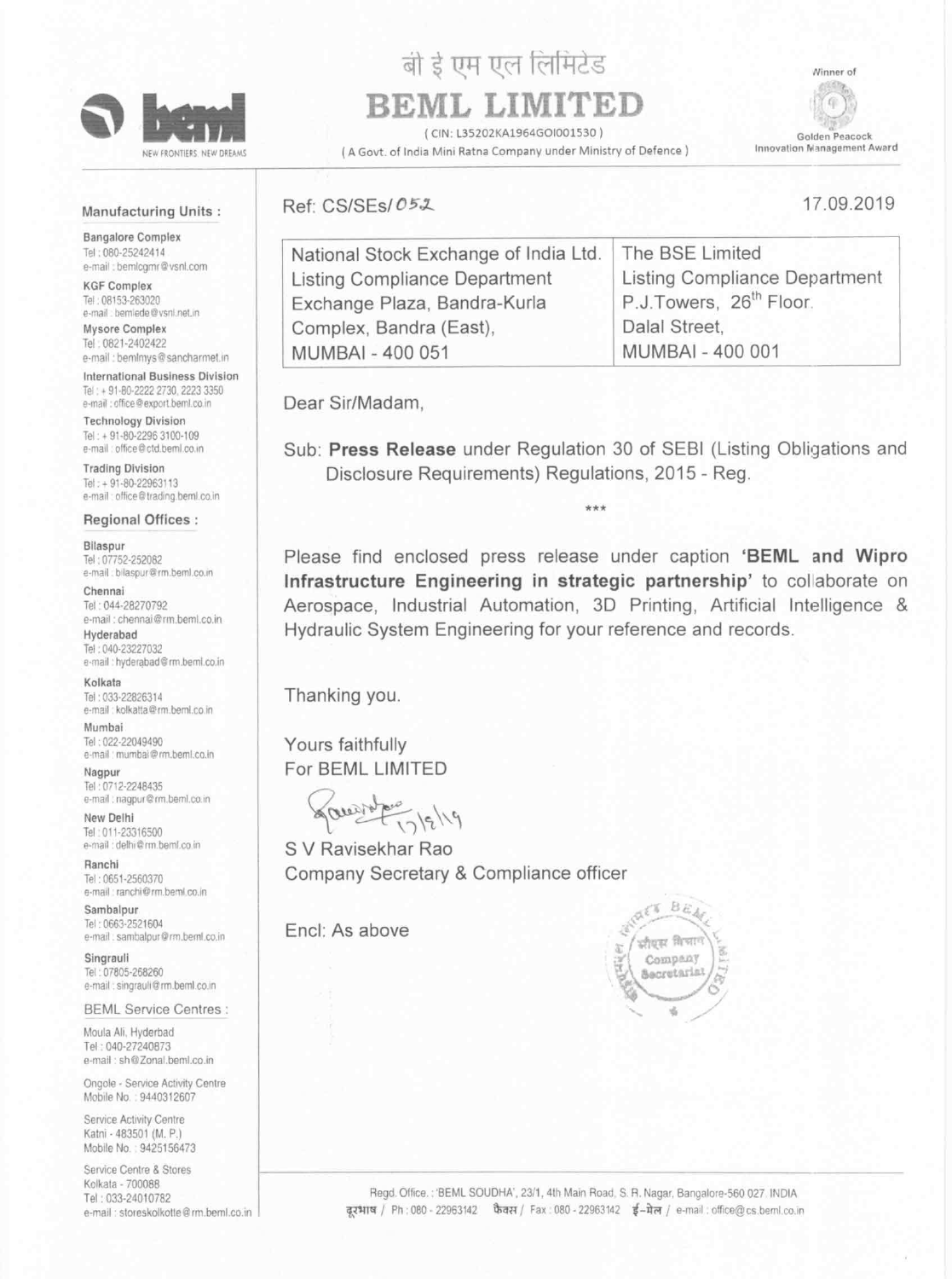



ecrotari

## BEML and Wipro Infrastructure Engineering in strategic partnership

### \*\* To collaborate on Aerospace, Industrial Automation, 3D Printing, Al 8; Hydraulic System Engineering \*\*

BEML Limited <sup>a</sup> Defence PSU and Wipro infrastructure Engineering (WIN) signed <sup>a</sup> Memorandum of Understanding (MoU) to work together in Aerospace, Industrial Automation, 3D Printing, Artificial Intelligence, and Hydraulic System Engineering. This is <sup>a</sup> first of its kind MoU for Wipro Infrastructure Engineering with <sup>a</sup> large Public Sector Enterprise in India.

The MoU entails working together on projects, products, systems, services and projects in Defence, DRDO Labs, DPSUs and other relevant government entities in India as well as export customers. Key focus areas include aerospace components and parts through SEZ, metal additive manufacturing and design optimization for new critical aggregates, legacy components & spares, and process automation.

Signing the MOU, Mr. <sup>D</sup> <sup>K</sup> Hota, CMD, BEML said, "This partnership will help both companies to make <sup>a</sup> significant contribution to indigenisation and 'Make in India' initiatives of the Gove'nment of India. This will provides us access to WIPRO's capabilities, experience, and skill. It enhances the business interests of both organizations."

Announcing the partnership Mr. Pratik Kumar, CEO, Wipro Infrastructure Engineering said, "BEML has <sup>a</sup> strong lineage of being <sup>a</sup> heavy engineering company. Given our focus on emerging technologies like SD Printing & Industrial Automation and sectors like Aerospace, Spa:e and Defence, we see invaluable synergies in partnering with BEML."

## About BEML Limited

BEML Limited is a leading multi-technology 'Miniratna-Category-1' company under the Ministry of Defence, plays <sup>a</sup> pivotal role in serving India's core sectors like Defence, Rail, Power, Mining and Construction by offering world class products. BEML operates in three verticals viz. Defence & Aerospace, Mining & Construction and Rail & Metro and has state-of-the art manufacturing  $\epsilon_M$